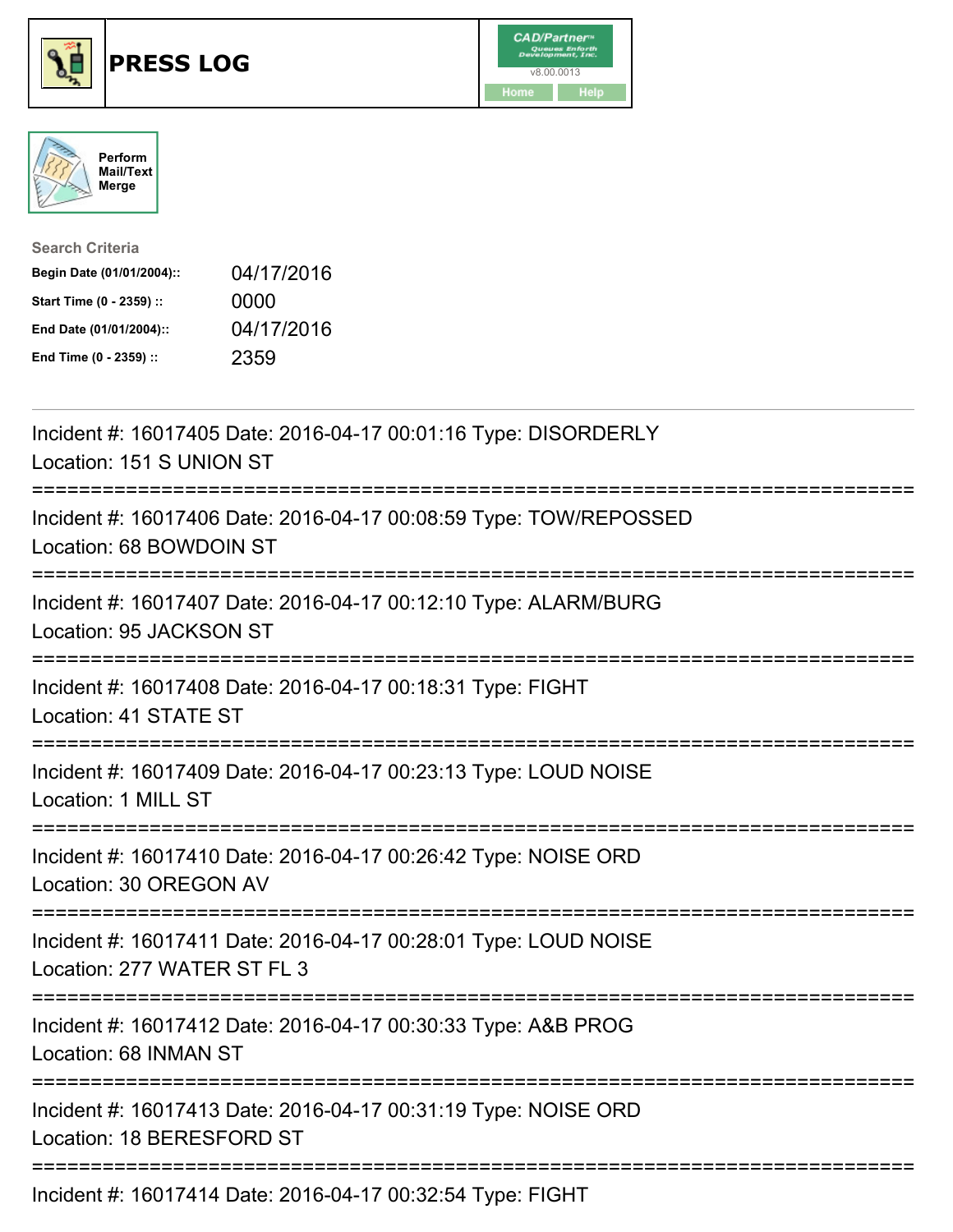Location: 85 NEWBURY ST #3L

| Incident #: 16017415 Date: 2016-04-17 00:33:58 Type: HIT & RUN M/V<br>Location: ANDOVER ST & S BROADWAY                 |
|-------------------------------------------------------------------------------------------------------------------------|
| Incident #: 16017416 Date: 2016-04-17 00:43:09 Type: INVEST CONT<br>Location: 7 KEIGHLEY CT                             |
| Incident #: 16017417 Date: 2016-04-17 00:49:48 Type: UNKNOWN PROB<br>Location: 243 FERRY ST                             |
| Incident #: 16017419 Date: 2016-04-17 00:51:26 Type: MEDIC SUPPORT<br>Location: 30 AMHERST ST                           |
| Incident #: 16017418 Date: 2016-04-17 00:52:23 Type: MEDIC SUPPORT<br>Location: 40 AMHERST ST                           |
| Incident #: 16017420 Date: 2016-04-17 00:57:17 Type: B&E/PAST<br>Location: PEMBERTON PARK / null                        |
| Incident #: 16017421 Date: 2016-04-17 01:06:30 Type: HIT & RUN M/V<br>Location: ESSEX ST & NEWBURY ST                   |
| Incident #: 16017422 Date: 2016-04-17 01:07:27 Type: NOISE ORD<br>Location: 106 MARKET FL 1                             |
| Incident #: 16017423 Date: 2016-04-17 01:20:52 Type: TOW OF M/V<br>Location: 30 CAMELLA TEOLI WY                        |
| Incident #: 16017424 Date: 2016-04-17 01:27:32 Type: BUILDING CHK<br>Location: LAWRENCE GENERAL HOSPITAL / 1 GENERAL ST |
| Incident #: 16017425 Date: 2016-04-17 01:30:02 Type: BUILDING CHK<br>Location: 247 S BROADWAY                           |
| Incident #: 16017426 Date: 2016-04-17 01:31:07 Type: BUILDING CHK<br>Location: ELISE BEAUTY SALON / 8 S BROADWAY        |
| Incident #: 16017427 Date: 2016-04-17 01:32:27 Type: BUILDING CHK<br>Location: NEW BLACK LACE / 8 S BROADWAY            |
| Incident #: 16017428 Date: 2016-04-17 01:35:42 Type: M/V STOP                                                           |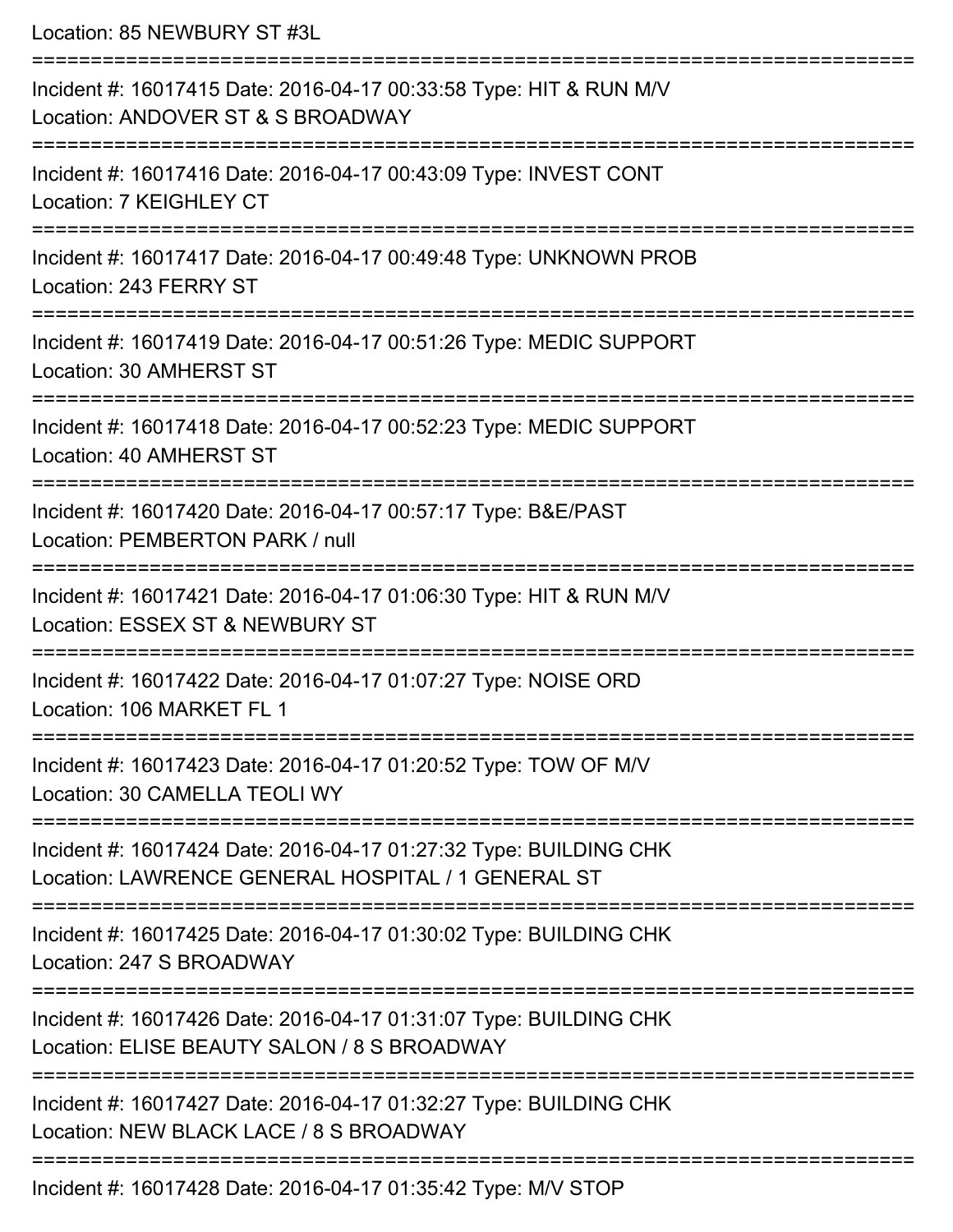| Incident #: 16017429 Date: 2016-04-17 01:37:30 Type: BUILDING CHK<br>Location: 21 WEST ST                              |
|------------------------------------------------------------------------------------------------------------------------|
| Incident #: 16017430 Date: 2016-04-17 01:40:24 Type: LOUD NOISE<br>Location: 106 WATER ST #2                           |
| Incident #: 16017431 Date: 2016-04-17 01:41:56 Type: NOISE ORD<br>Location: 23 SPRINGFIELD ST                          |
| Incident #: 16017432 Date: 2016-04-17 01:42:49 Type: BUILDING CHK<br>Location: RIVERSIDE HOUSE OF PIZZA / 8 S BROADWAY |
| Incident #: 16017433 Date: 2016-04-17 01:43:58 Type: M/V STOP<br>Location: BOXFORD ST & WINTHROP AV                    |
| Incident #: 16017434 Date: 2016-04-17 01:45:46 Type: BUILDING CHK<br>Location: SAM'S FOOD STORE / 389 BROADWAY         |
| Incident #: 16017435 Date: 2016-04-17 01:47:46 Type: DISTURBANCE<br>Location: 50 ISLAND ST                             |
| Incident #: 16017436 Date: 2016-04-17 01:55:24 Type: SUS PERS/MV<br>Location: 154 FARNHAM ST                           |
| Incident #: 16017437 Date: 2016-04-17 01:56:36 Type: HIT & RUN M/V<br>Location: 6 OAK ST                               |
| Incident #: 16017438 Date: 2016-04-17 01:57:33 Type: NOISE ORD<br>Location: 78 CROSS ST                                |
| Incident #: 16017439 Date: 2016-04-17 01:58:46 Type: FIGHT<br>Location: LORING ST & MARKET ST                          |
| Incident #: 16017440 Date: 2016-04-17 02:02:43 Type: NOISE ORD<br><b>Location: BEACON AV</b>                           |
| Incident #: 16017441 Date: 2016-04-17 02:13:20 Type: BUILDING CHK<br>Location: 75 MANCHESTER ST                        |
| Incident #: 16017442 Date: 2016-04-17 02:35:19 Type: NOISE ORD                                                         |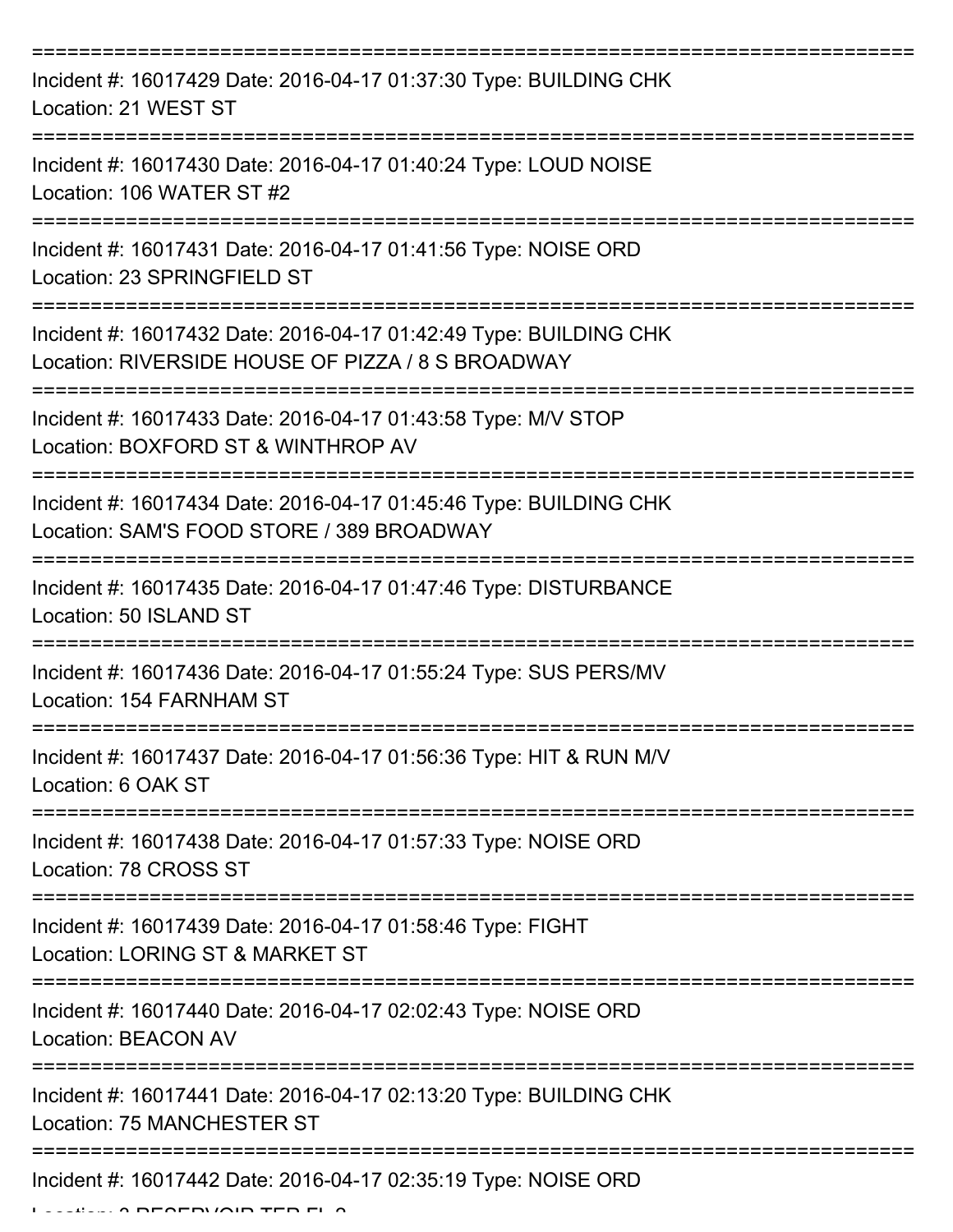| Incident #: 16017443 Date: 2016-04-17 02:37:23 Type: BUILDING CHK<br>Location: 30 CARVER ST            |
|--------------------------------------------------------------------------------------------------------|
| Incident #: 16017444 Date: 2016-04-17 02:39:27 Type: M/V STOP<br>Location: BROADWAY & WATER ST         |
| Incident #: 16017445 Date: 2016-04-17 02:44:29 Type: DOMESTIC/PAST<br>Location: 137 GARDEN ST          |
| Incident #: 16017446 Date: 2016-04-17 02:52:28 Type: SUS PERS/MV<br>Location: 45 DARTMOUTH ST          |
| Incident #: 16017447 Date: 2016-04-17 02:56:15 Type: DISTURBANCE<br>Location: 1 TREMONT ST FL 2        |
| Incident #: 16017448 Date: 2016-04-17 02:57:18 Type: BUILDING CHK<br>Location: 94 UNION ST             |
| Incident #: 16017449 Date: 2016-04-17 03:03:17 Type: M/V STOP<br><b>Location: S UNION ST</b>           |
| Incident #: 16017450 Date: 2016-04-17 03:04:04 Type: UNWANTEDGUEST<br>Location: 454 HAVERHILL ST FL 1  |
| Incident #: 16017451 Date: 2016-04-17 03:04:36 Type: BUILDING CHK<br>Location: 576 HAVERHILL ST        |
| Incident #: 16017452 Date: 2016-04-17 03:07:58 Type: CK WELL BEING<br>Location: 8 DAISY ST             |
| Incident #: 16017453 Date: 2016-04-17 03:23:35 Type: LOUD NOISE<br>Location: 454 HAVERHILL ST          |
| Incident #: 16017454 Date: 2016-04-17 03:26:58 Type: DOMESTIC/PROG<br>Location: MARKET ST & S UNION ST |
| Incident #: 16017455 Date: 2016-04-17 03:29:02 Type: B&E/PAST<br>Location: 63 AMES ST #G               |
| Incident #: 16017456 Date: 2016-04-17 03:41:32 Type: M/V STOP                                          |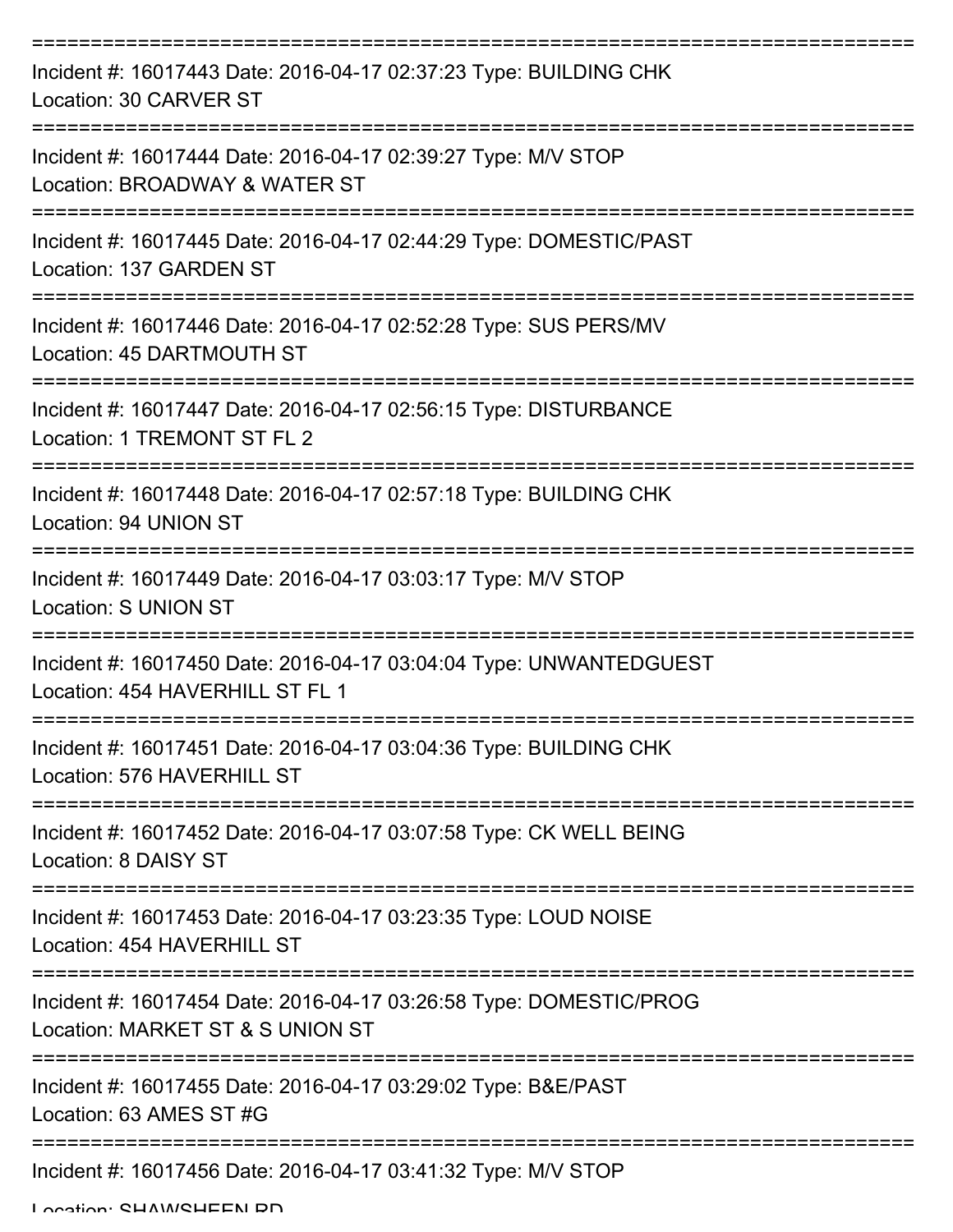| Incident #: 16017457 Date: 2016-04-17 03:50:27 Type: NOISE ORD<br>Location: 34 BERKELEY ST                           |
|----------------------------------------------------------------------------------------------------------------------|
| Incident #: 16017458 Date: 2016-04-17 03:54:01 Type: BUILDING CHK<br>Location: LEE CHEN RESTARAUNT / 230 WINTHROP AV |
| Incident #: 16017460 Date: 2016-04-17 04:09:35 Type: BUILDING CHK<br>Location: WINFIELD ALLOY / 15 MEDFORD ST        |
| Incident #: 16017459 Date: 2016-04-17 04:09:42 Type: M/V STOP<br>Location: FALLS BRIDGE / null                       |
| Incident #: 16017461 Date: 2016-04-17 04:38:53 Type: BUILDING CHK<br>Location: SUPERIOR CLEANERS / 37 ESSEX ST       |
| Incident #: 16017462 Date: 2016-04-17 04:39:56 Type: BUILDING CHK<br>Location: 615 S UNION                           |
| Incident #: 16017463 Date: 2016-04-17 04:48:37 Type: KEEP PEACE<br>Location: 115 LOWELL ST                           |
| Incident #: 16017464 Date: 2016-04-17 04:56:34 Type: FIGHT<br>Location: 108 NEWBURY ST #404                          |
| Incident #: 16017465 Date: 2016-04-17 04:58:12 Type: DOMESTIC/PAST<br>Location: 63 AMES ST                           |
| Incident #: 16017466 Date: 2016-04-17 05:30:36 Type: BUILDING CHK<br>Location: 108 NEWBURY ST                        |
| Incident #: 16017467 Date: 2016-04-17 05:31:07 Type: BUILDING CHK<br>Location: GARDEN ST & UNION ST                  |
| Incident #: 16017468 Date: 2016-04-17 05:42:18 Type: BUILDING CHK<br>Location: 24 BENNETT ST                         |
| Incident #: 16017469 Date: 2016-04-17 06:01:12 Type: SUICIDE ATTEMPT<br>Location: 437 S BROADWAY                     |
| Incident #: 16017471 Date: 2016-04-17 06:30:14 Type: FIGHT<br>Location: 161 SALEM ST FL 3FL                          |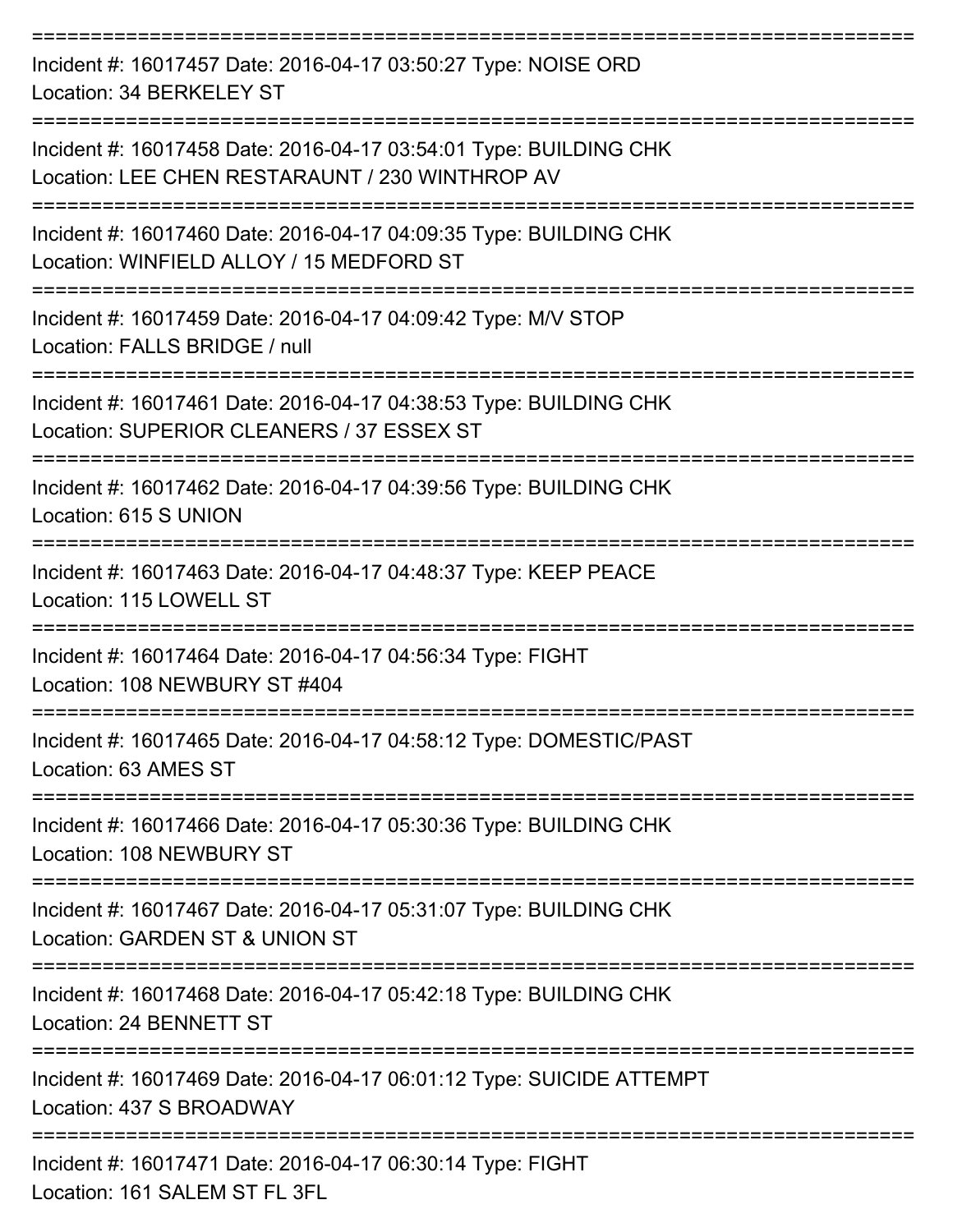| Incident #: 16017470 Date: 2016-04-17 06:30:25 Type: DOMESTIC/PROG<br>Location: 163 SALEM ST FL 3                                      |
|----------------------------------------------------------------------------------------------------------------------------------------|
| Incident #: 16017472 Date: 2016-04-17 06:49:30 Type: DISTURBANCE<br><b>Location: AMHERST ST</b>                                        |
| Incident #: 16017473 Date: 2016-04-17 07:07:01 Type: PARK & WALK<br>Location: 0 BROADWAY                                               |
| ============================<br>Incident #: 16017474 Date: 2016-04-17 07:50:19 Type: M/V STOP<br>Location: HAMPSHIRE ST & LOWELL ST    |
| Incident #: 16017475 Date: 2016-04-17 07:55:44 Type: M/V STOP<br>Location: HAVERHILL ST & MARGIN ST                                    |
| Incident #: 16017476 Date: 2016-04-17 08:07:01 Type: BUILDING CHK<br>Location: CARRIBBEAN BAKERY / 205 BROADWAY                        |
| :=============================<br>Incident #: 16017477 Date: 2016-04-17 08:11:15 Type: M/V STOP<br>Location: AMESBURY ST & BRADFORD ST |
| Incident #: 16017478 Date: 2016-04-17 08:13:32 Type: M/V STOP<br>Location: OSGOOD ST & PORTLAND ST                                     |
| Incident #: 16017479 Date: 2016-04-17 08:24:22 Type: M/V STOP<br>Location: 354 BROADWAY                                                |
| Incident #: 16017480 Date: 2016-04-17 08:25:43 Type: SUS PERS/MV<br>Location: BREEN SCHOOL / 114 OSGOOD ST                             |
| Incident #: 16017481 Date: 2016-04-17 08:51:46 Type: M/V STOP<br>Location: BROADWAY & VALLEY ST                                        |
| Incident #: 16017482 Date: 2016-04-17 09:22:04 Type: CK WELL BEING<br>Location: 70 EASTON ST #1                                        |
| Incident #: 16017483 Date: 2016-04-17 09:37:16 Type: LOUD NOISE<br>Location: 32 LAWRENCE ST                                            |
| Incident #: 16017484 Date: 2016-04-17 09:37:48 Type: M/V STOP<br>Location: APPLETON ST & METHUEN ST                                    |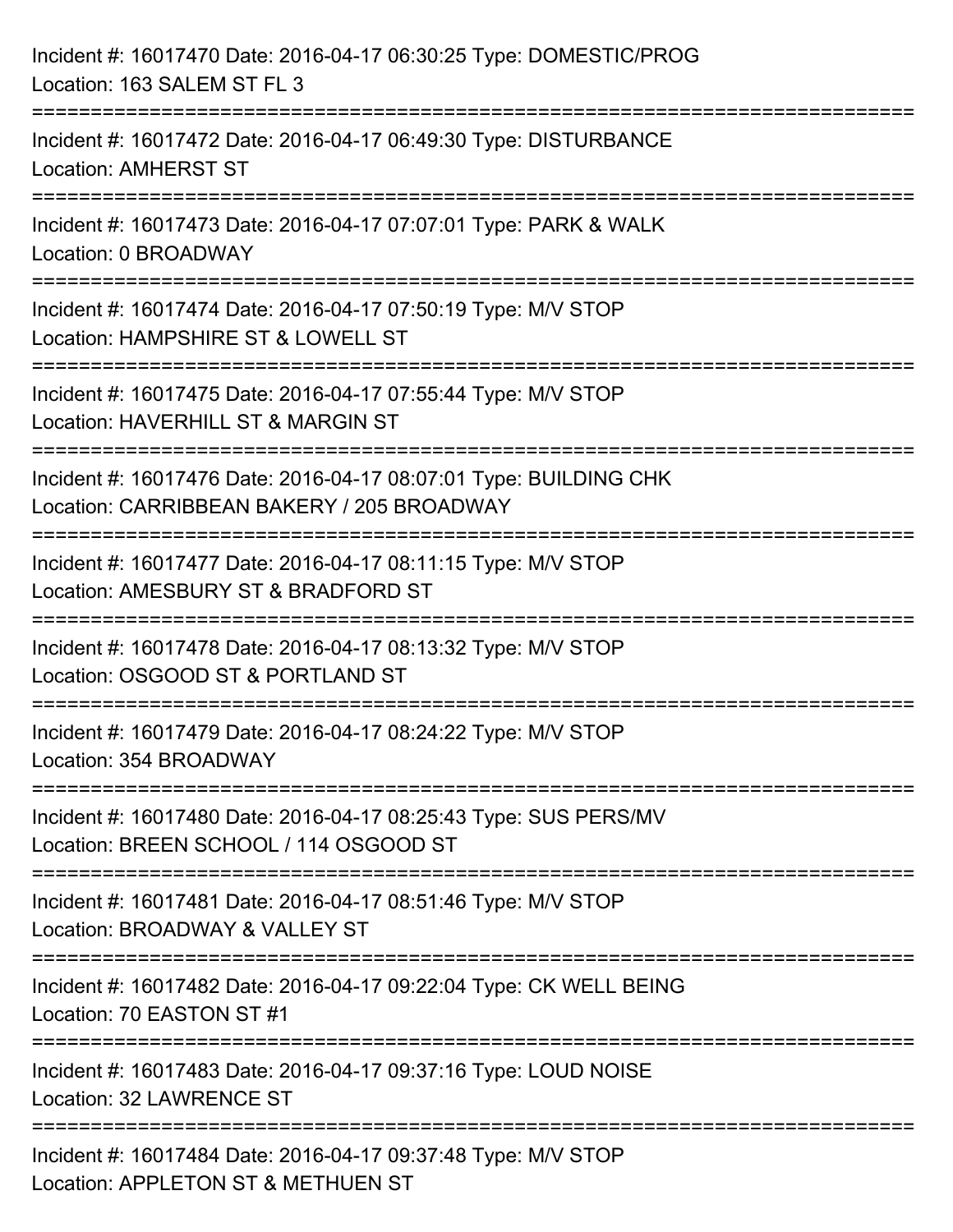| Incident #: 16017485 Date: 2016-04-17 09:39:51 Type: ALARM/BURG<br>Location: THIRD BAPTIST CHURCH / 22 WARREN ST<br>:================================== |
|---------------------------------------------------------------------------------------------------------------------------------------------------------|
| Incident #: 16017486 Date: 2016-04-17 09:50:05 Type: ALARM/BURG<br>Location: 241 BROADWAY                                                               |
| Incident #: 16017487 Date: 2016-04-17 10:00:48 Type: ALARM/BURG<br>Location: 173 NEWBURY ST                                                             |
| Incident #: 16017488 Date: 2016-04-17 10:11:59 Type: SUS PERS/MV<br>Location: BURGER KING / 187 BROADWAY                                                |
| Incident #: 16017489 Date: 2016-04-17 10:15:14 Type: NOTIFICATION<br>Location: 51 STEARNS AV FL 2                                                       |
| Incident #: 16017490 Date: 2016-04-17 10:20:33 Type: ASSIST FIRE<br>Location: ANDOVER ST & CARLETON ST                                                  |
| Incident #: 16017491 Date: 2016-04-17 10:23:17 Type: DISTURBANCE<br>Location: OAK                                                                       |
| Incident #: 16017492 Date: 2016-04-17 10:30:18 Type: NOISE ORD<br>Location: 37 BOWDOIN ST                                                               |
| Incident #: 16017493 Date: 2016-04-17 10:44:23 Type: PARK & WALK<br>Location: BRADFORD ST & CONCORD ST                                                  |
| Incident #: 16017494 Date: 2016-04-17 11:02:15 Type: M/V STOP<br>Location: ANDOVER ST & CLIFTON ST                                                      |
| Incident #: 16017495 Date: 2016-04-17 11:08:20 Type: LOUD NOISE<br>Location: 81 BROOK ST                                                                |
| Incident #: 16017496 Date: 2016-04-17 11:17:22 Type: GENERAL SERV<br>Location: ELM ST & WHITE ST                                                        |
| Incident #: 16017497 Date: 2016-04-17 11:46:26 Type: UNKNOWN PROB<br>Location: 668 ESSEX ST                                                             |
| Incident #: 16017498 Date: 2016-04-17 12:04:37 Type: M/V STOP<br>Location: LOWELL ST & OXFORD ST                                                        |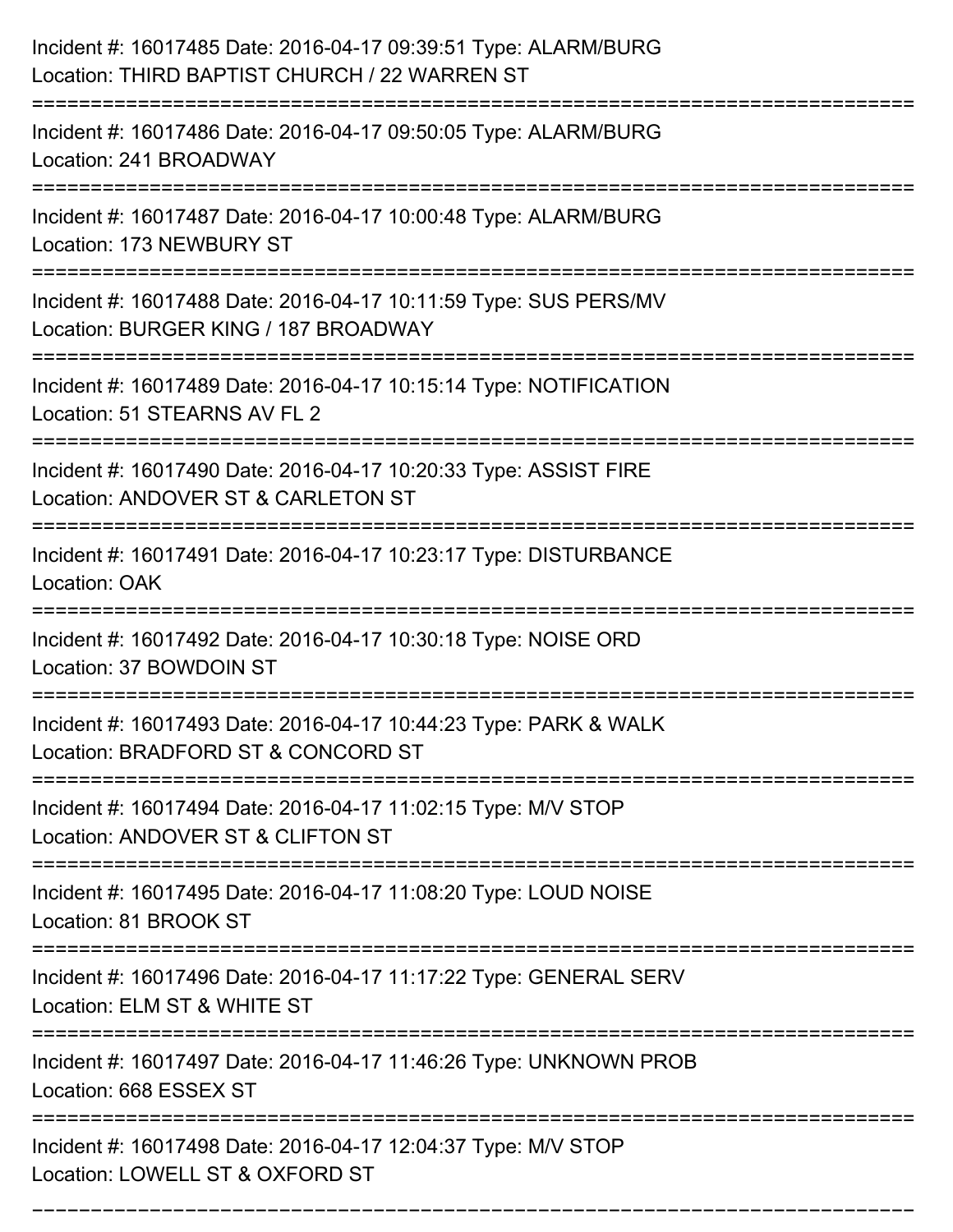| Incident #: 16017499 Date: 2016-04-17 12:17:16 Type: M/V STOP<br>Location: 116 BAILEY ST                                        |
|---------------------------------------------------------------------------------------------------------------------------------|
| Incident #: 16017500 Date: 2016-04-17 12:28:56 Type: M/V STOP<br>Location: 35 SALEM ST                                          |
| Incident #: 16017501 Date: 2016-04-17 12:31:06 Type: M/V STOP<br>Location: BROADWAY & CROSS ST                                  |
| Incident #: 16017502 Date: 2016-04-17 12:34:45 Type: M/V STOP<br>Location: 62 GROTON ST                                         |
| Incident #: 16017503 Date: 2016-04-17 12:45:18 Type: M/V STOP<br>Location: 19 MELROSE ST<br>-----------------------------       |
| Incident #: 16017504 Date: 2016-04-17 12:49:58 Type: M/V STOP<br>Location: 4 MELROSE ST                                         |
| Incident #: 16017505 Date: 2016-04-17 12:57:48 Type: AMBULANCE ASSSI<br>Location: 329 HIGH ST<br>============================== |
| Incident #: 16017506 Date: 2016-04-17 13:01:18 Type: ALARM/BURG<br>Location: CLADDAGH PUB / 399 CANAL ST                        |
| Incident #: 16017507 Date: 2016-04-17 13:02:51 Type: M/V STOP<br>Location: 63 BROOKFIELD ST                                     |
| Incident #: 16017508 Date: 2016-04-17 13:03:54 Type: DRUG VIO<br>Location: 54 TEWKSBURY ST                                      |
| Incident #: 16017509 Date: 2016-04-17 13:16:26 Type: FIRE<br>Location: 14 N BOYLSTON ST                                         |
| Incident #: 16017510 Date: 2016-04-17 13:17:34 Type: ANIMAL COMPL<br>Location: 18 ROLLINS ST                                    |
| Incident #: 16017511 Date: 2016-04-17 13:26:45 Type: ANIMAL COMPL<br>Location: 61 NESMITH ST                                    |
| Incident #: 16017512 Date: 2016-04-17 13:50:41 Type: LOUD NOISE<br><b>Location: LINCOLN CT</b>                                  |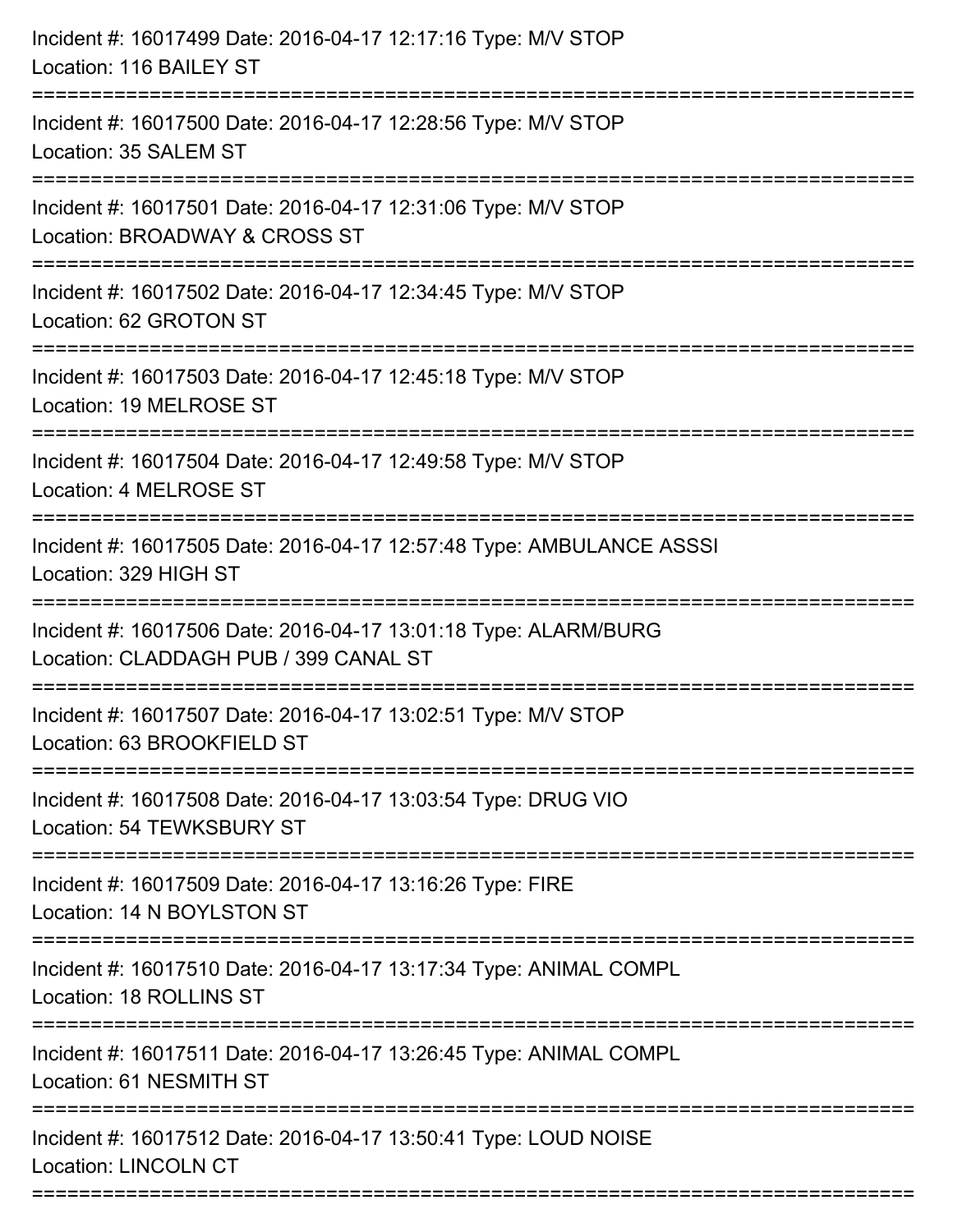Location: 32 BRADFORD ST #1 =========================================================================== Incident #: 16017514 Date: 2016-04-17 14:07:57 Type: ALARM/BURG Location: 10 STEVENS ST =========================================================================== Incident #: 16017515 Date: 2016-04-17 14:08:28 Type: DRUG VIO Location: ALL STAR PIZZA / 499 S BROADWAY =========================================================================== Incident #: 16017516 Date: 2016-04-17 14:16:46 Type: BUILDING CHK Location: 26 WELLS ST =========================================================================== Incident #: 16017517 Date: 2016-04-17 14:52:08 Type: DOMESTIC/PROG Location: 84 WALNUT ST =========================================================================== Incident #: 16017518 Date: 2016-04-17 14:56:10 Type: SUS PERS/MV Location: 48 LOUISBERG ST =========================================================================== Incident #: 16017519 Date: 2016-04-17 15:14:27 Type: CK WELL BEING Location: HAVERHILL ST & LAWRENCE ST =========================================================================== Incident #: 16017520 Date: 2016-04-17 15:16:45 Type: HIT & RUN M/V Location: 52 SULLIVAN AV =========================================================================== Incident #: 16017521 Date: 2016-04-17 15:21:48 Type: CK WELL BEING Location: 198 ESSEX ST #102 =========================================================================== Incident #: 16017522 Date: 2016-04-17 15:27:30 Type: E911 HANGUP Location: 135 BURKE ST =========================================================================== Incident #: 16017523 Date: 2016-04-17 15:30:03 Type: LOUD NOISE Location: 53 SWAN ST =========================================================================== Incident #: 16017524 Date: 2016-04-17 15:34:41 Type: KEEP PEACE Location: 44 FARNHAM ST =========================================================================== Incident #: 16017525 Date: 2016-04-17 15:36:23 Type: AUTO ACC/NO PI Location: GRAFTON ST & WINTHROP AV =========================================================================== Incident #: 16017526 Date: 2016-04-17 16:03:26 Type: LOUD NOISE Location: 66 CRESCENT ST ===========================================================================

Incident #: 16017527 Date: 2016 04 17 16:09:10 Type: M/V STOP:<br>.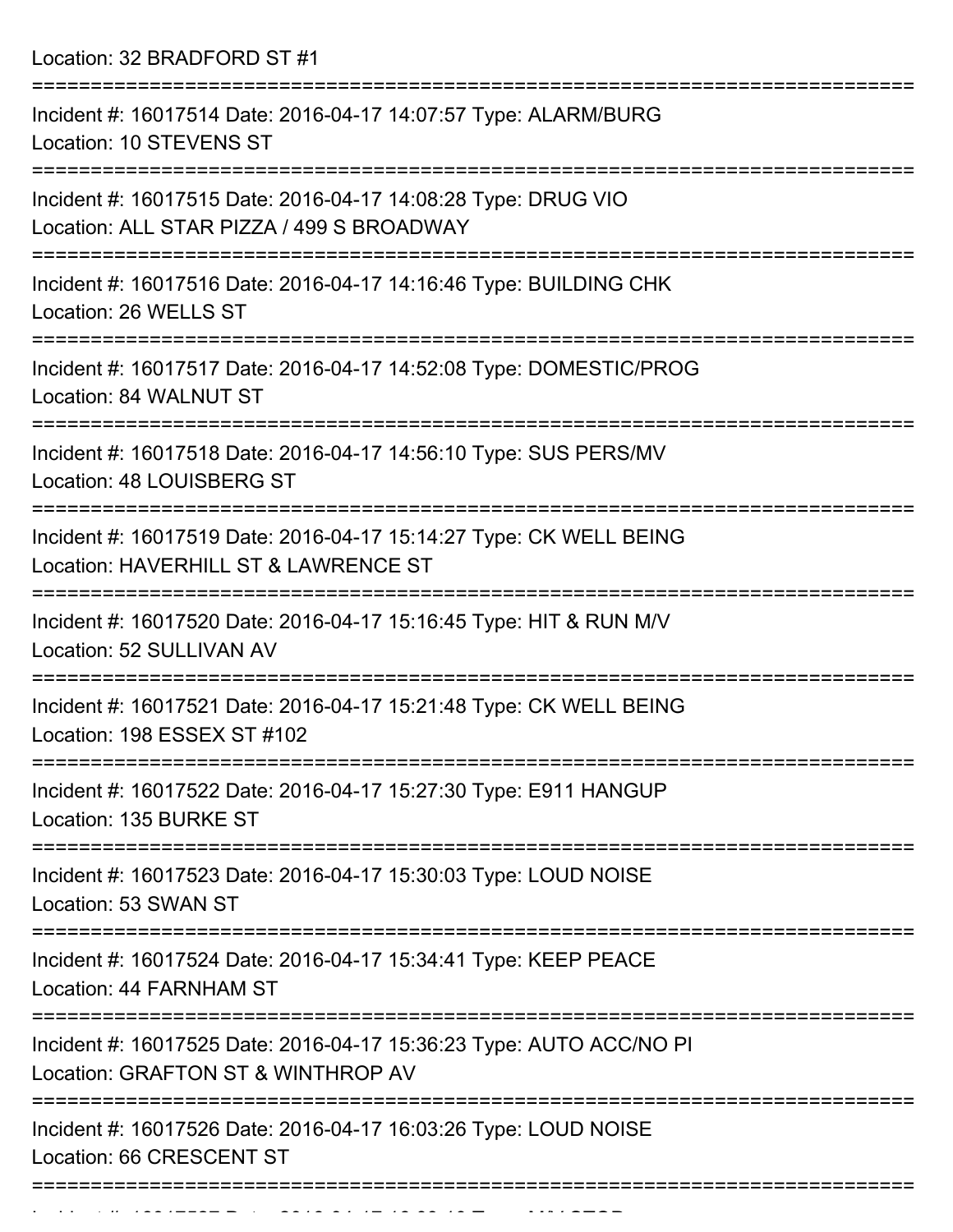Location: HAVERHILL ST & WEST ST =========================================================================== Incident #: 16017528 Date: 2016-04-17 16:13:43 Type: SUS PERS/MV Location: 158 WEST ST =========================================================================== Incident #: 16017529 Date: 2016-04-17 16:25:04 Type: ALARM/BURG Location: 55 SAUNDERS ST =========================================================================== Incident #: 16017530 Date: 2016-04-17 16:36:27 Type: LOUD NOISE Location: PEMBERTON PARK / null =========================================================================== Incident #: 16017531 Date: 2016-04-17 16:43:43 Type: ALARM/BURG Location: MERRIMACK VALLEY CREDIT UNION / 500 MERRIMACK ST =========================================================================== Incident #: 16017532 Date: 2016-04-17 17:13:08 Type: ALARM/BURG Location: 280 MERRIMACK ST =========================================================================== Incident #: 16017533 Date: 2016-04-17 17:14:57 Type: NOISE ORD Location: CONGRESS ST & OLIVE AV =========================================================================== Incident #: 16017534 Date: 2016-04-17 17:18:46 Type: M/V STOP Location: MAPLE ST & SHORT ST =========================================================================== Incident #: 16017535 Date: 2016-04-17 17:19:47 Type: NOISE ORD Location: PEMERTON PARK / null =========================================================================== Incident #: 16017536 Date: 2016-04-17 17:24:42 Type: UNWANTEDGUEST Location: 23 BODWELL ST =========================================================================== Incident #: 16017537 Date: 2016-04-17 17:26:35 Type: LOUD NOISE Location: 2 MARKET ST =========================================================================== Incident #: 16017538 Date: 2016-04-17 17:48:13 Type: MV/BLOCKING Location: 121 MARGIN ST =========================================================================== Incident #: 16017539 Date: 2016-04-17 17:59:05 Type: DISTURBANCE Location: 2 RIVERVIEW PL =========================================================================== Incident #: 16017541 Date: 2016-04-17 18:06:13 Type: LARCENY/PAST Location: 306 HOWARD ST #2 ===========================================================================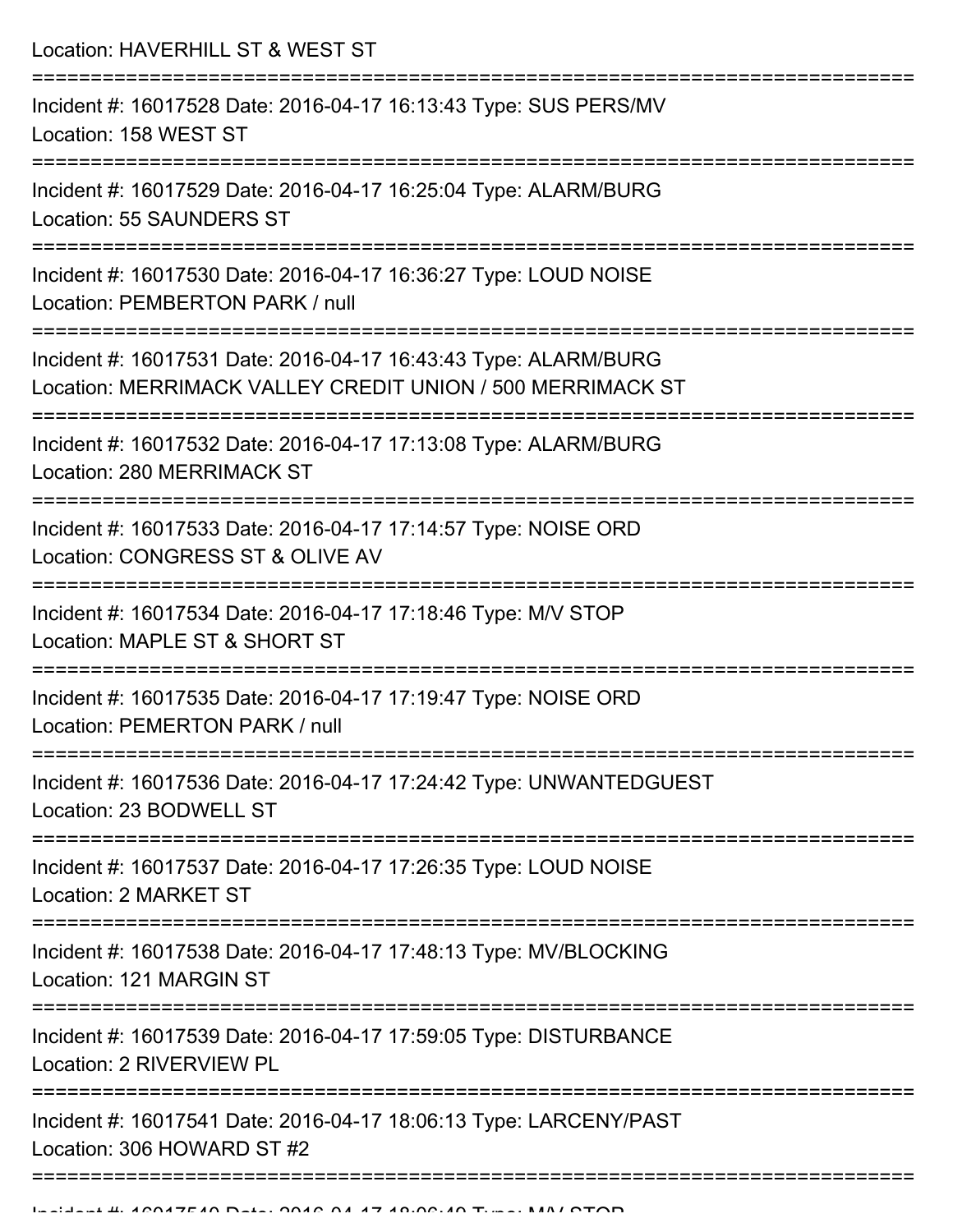| Location: ERVING AV & LAWRENCE ST                                                                                                    |
|--------------------------------------------------------------------------------------------------------------------------------------|
| Incident #: 16017542 Date: 2016-04-17 18:09:57 Type: LOUD NOISE<br>Location: 443 ANDOVER ST                                          |
| Incident #: 16017543 Date: 2016-04-17 18:14:49 Type: VIO CITY ORD<br>Location: KATHERINE ST & WOODLAND ST                            |
| Incident #: 16017544 Date: 2016-04-17 18:18:49 Type: M/V STOP<br>Location: AMESBURY ST & LOWELL ST<br>=========================      |
| Incident #: 16017545 Date: 2016-04-17 18:27:55 Type: M/V STOP<br>Location: 205 BROADWAY                                              |
| Incident #: 16017546 Date: 2016-04-17 18:30:00 Type: SUS PERS/MV<br>Location: NESMITH ST & PEARL ST<br>----------------------        |
| =====================================<br>Incident #: 16017547 Date: 2016-04-17 18:31:04 Type: LOUD NOISE<br>Location: 443 ANDOVER ST |
| Incident #: 16017548 Date: 2016-04-17 18:42:54 Type: INVEST CONT<br>Location: 105 JACKSON ST                                         |
| ==================<br>Incident #: 16017549 Date: 2016-04-17 18:50:07 Type: LOUD NOISE<br>Location: BRUCE SCHOOL / 135 BUTLER ST      |
| Incident #: 16017550 Date: 2016-04-17 18:52:54 Type: NOISE ORD<br>Location: 75 MANCHESTER ST                                         |
| Incident #: 16017551 Date: 2016-04-17 18:52:57 Type: CK WELL BEING<br>Location: 79 CROSS ST                                          |
| Incident #: 16017552 Date: 2016-04-17 18:55:30 Type: M/V STOP<br>Location: MARKET ST & S UNION ST                                    |
| Incident #: 16017553 Date: 2016-04-17 18:59:25 Type: NOISE ORD<br>Location: EAST ST & MARKET ST                                      |
| Incident #: 16017554 Date: 2016-04-17 19:13:15 Type: NOISE ORD<br>Location: 212 BROADWAY                                             |
| Incident #: 16017555 Date: 2016-04-17 19:30:48 Type: M/V STOP                                                                        |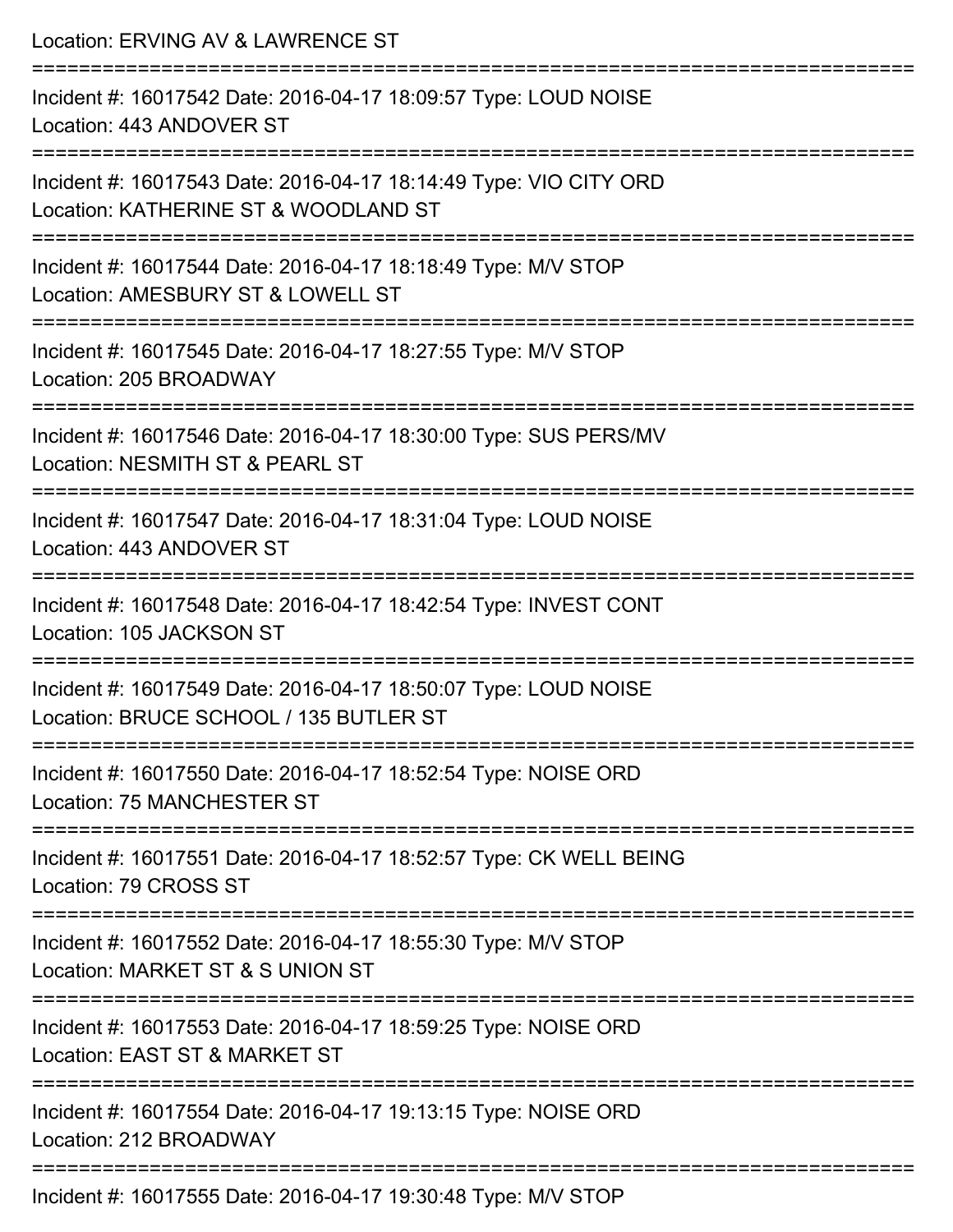| Incident #: 16017556 Date: 2016-04-17 19:34:35 Type: ALARM/BURG<br>Location: PARTHUM SCHOOL / 255 E HAVERHILL ST |
|------------------------------------------------------------------------------------------------------------------|
| Incident #: 16017557 Date: 2016-04-17 19:35:34 Type: KEEP PEACE<br>Location: 25 WILMOT ST FL 2                   |
| Incident #: 16017558 Date: 2016-04-17 19:40:47 Type: LOUD NOISE<br><b>Location: BEACON AVE</b>                   |
| Incident #: 16017559 Date: 2016-04-17 19:50:03 Type: LOUD NOISE<br>Location: BRUCE SCHOOL / 135 BUTLER ST        |
| Incident #: 16017560 Date: 2016-04-17 19:52:54 Type: M/V STOP<br>Location: 90 LOWELL ST                          |
| Incident #: 16017561 Date: 2016-04-17 19:53:03 Type: DOMESTIC/PROG<br>Location: BOSTON MARKET / 435 WINTHROP AV  |
| Incident #: 16017562 Date: 2016-04-17 19:58:54 Type: NOISE ORD<br>Location: EAST ST & MARKET ST                  |
| Incident #: 16017563 Date: 2016-04-17 20:00:59 Type: M/V STOP<br>Location: EAST ST & MARKET ST                   |
| Incident #: 16017564 Date: 2016-04-17 20:02:48 Type: SUS PERS/MV<br>Location: 34 FARNHAM ST                      |
| Incident #: 16017565 Date: 2016-04-17 20:06:14 Type: LOUD NOISE<br>Location: NEWTON ST & SANBORN ST              |
| Incident #: 16017566 Date: 2016-04-17 20:10:33 Type: LOUD NOISE<br>Location: 239 FARNHAM ST                      |
| Incident #: 16017567 Date: 2016-04-17 20:20:37 Type: NOISE ORD<br>Location: 78 CENTRE ST                         |
| Incident #: 16017568 Date: 2016-04-17 20:26:53 Type: UNKNOWN PROB<br>Location: 75 MANCHESTER ST                  |
| Incident #: 16017569 Date: 2016-04-17 20:28:35 Type: FIRE                                                        |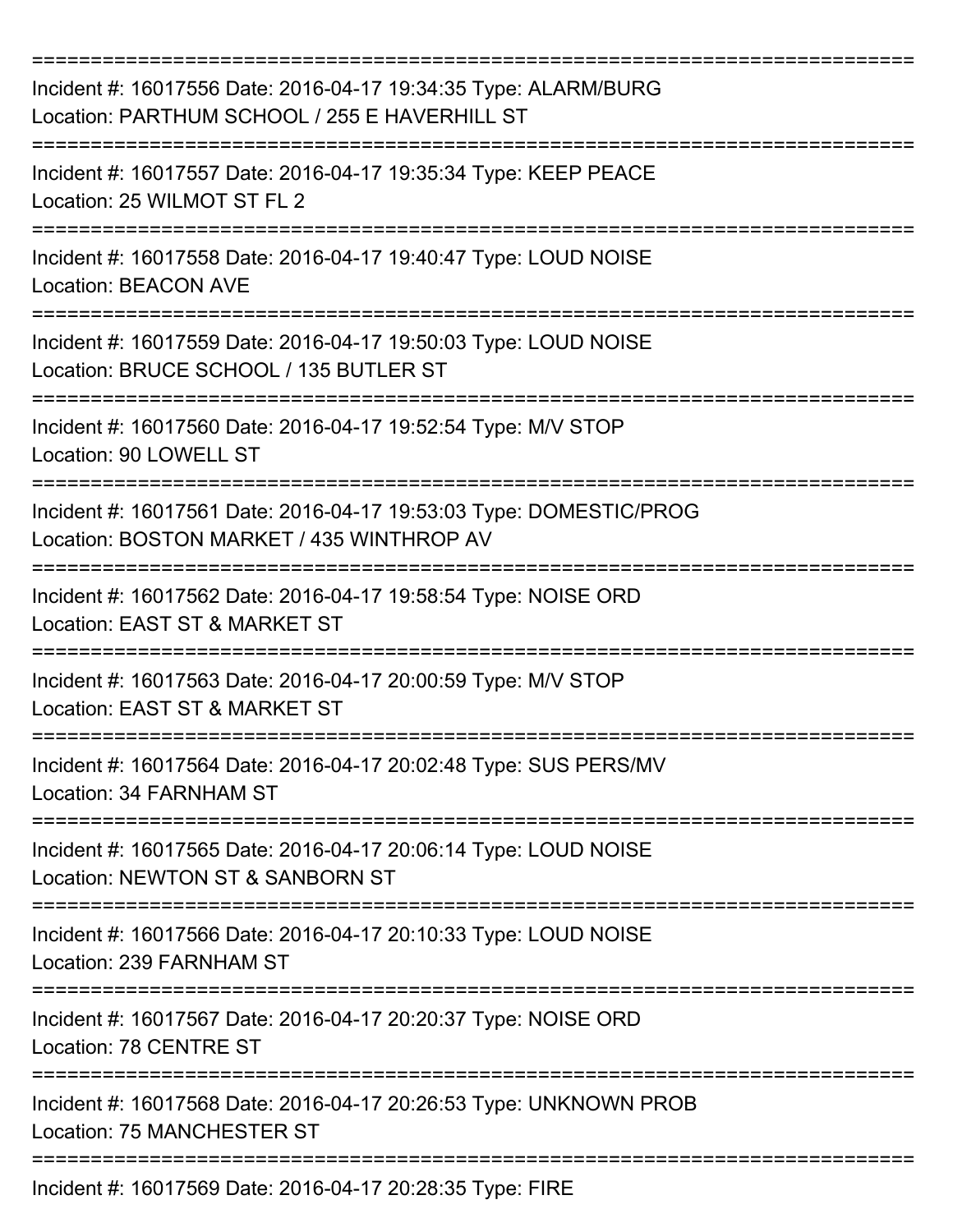| Incident #: 16017570 Date: 2016-04-17 20:28:46 Type: FIRE<br>Location: 108 S BOWDOIN ST                 |
|---------------------------------------------------------------------------------------------------------|
| Incident #: 16017571 Date: 2016-04-17 20:49:02 Type: DOMESTIC/PROG<br>Location: PEARL ST & PEARL AV     |
| Incident #: 16017572 Date: 2016-04-17 21:15:27 Type: LOUD NOISE<br>Location: 34 AMHERST ST              |
| Incident #: 16017573 Date: 2016-04-17 21:18:30 Type: CK WELL BEING<br>Location: 34 MAGINNIS AV          |
| Incident #: 16017574 Date: 2016-04-17 21:31:59 Type: B&E/PROG<br>Location: 204 S UNION ST #3            |
| Incident #: 16017575 Date: 2016-04-17 21:47:13 Type: M/V STOP<br>Location: BROADWAY & METHUEN ST        |
| Incident #: 16017576 Date: 2016-04-17 21:57:17 Type: DOMESTIC/PROG<br>Location: 8 DIAMOND ST #23        |
| Incident #: 16017577 Date: 2016-04-17 22:05:14 Type: M/V STOP<br>Location: 32 LAWRENCE ST               |
| Incident #: 16017578 Date: 2016-04-17 22:11:18 Type: MV/BLOCKING<br>Location: 108 NEWBURY ST            |
| Incident #: 16017579 Date: 2016-04-17 22:33:01 Type: LOUD NOISE<br>Location: 312 WATER ST               |
| Incident #: 16017580 Date: 2016-04-17 22:37:51 Type: AUTO ACC/NO PI<br>Location: HAMPSHIRE ST & PARK ST |
| Incident #: 16017581 Date: 2016-04-17 22:41:40 Type: ALARM/BURG<br>Location: 430 N CANAL ST             |
| Incident #: 16017582 Date: 2016-04-17 23:10:23 Type: MISSING PERS<br>Location: 237 FERRY ST #2          |
| Incident #: 16017583 Date: 2016-04-17 23:10:47 Type: M/V STOP                                           |